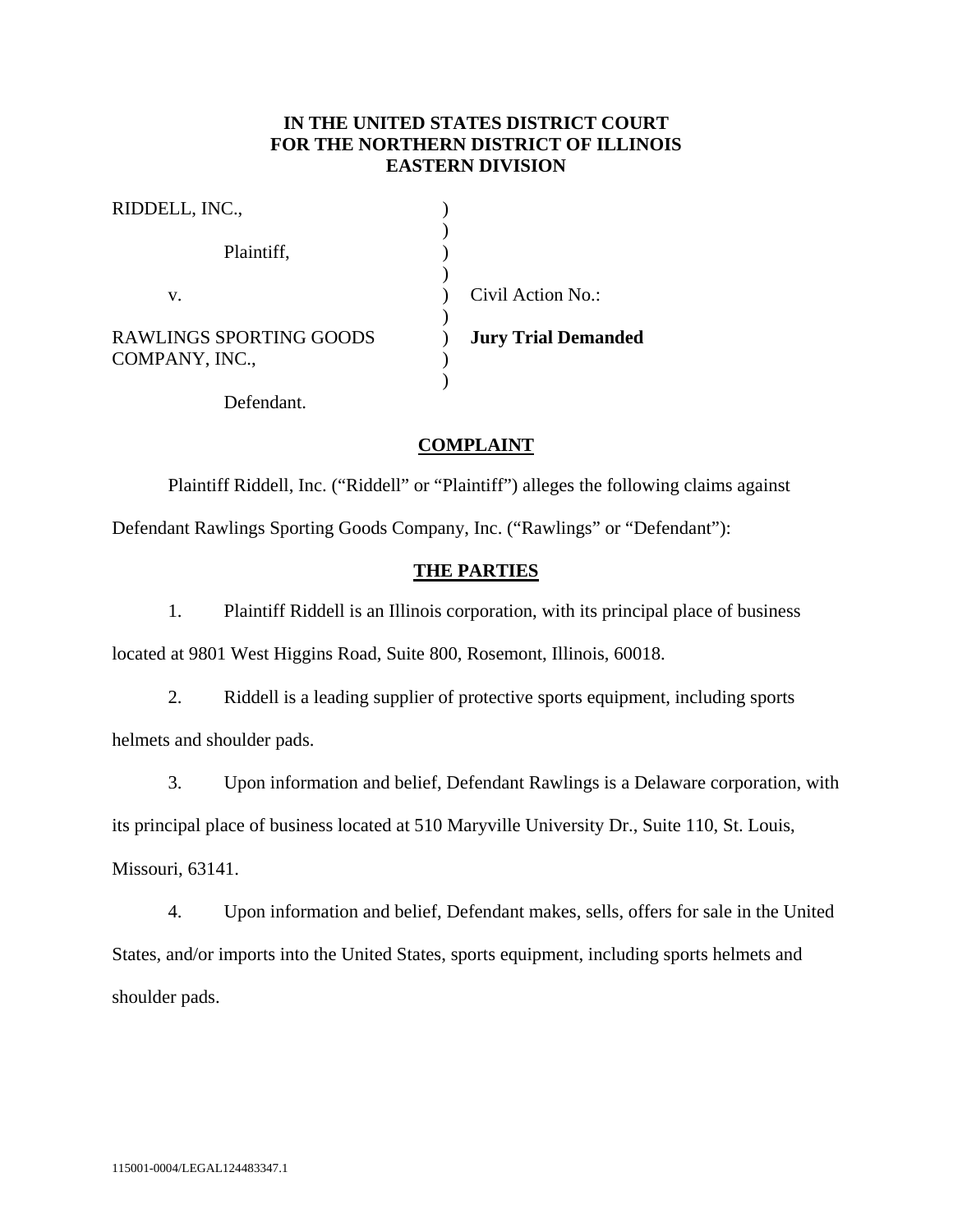#### **JURISDICTION AND VENUE**

5. This is a civil action for patent infringement arising under the patent laws of the United States, 35 U.S.C. § 1 *et seq.* This Court has subject matter jurisdiction under 28 U.S.C. §§ 1331 and 1338(a).

6. This Court has personal jurisdiction over Defendant because Defendant engages in business within this district, and has placed infringing products into the stream of commerce by shipping products into this district (and/or knowing that the products would be shipped into this judicial district), and such infringing products have been sold and used in this district.

7. Venue is proper in this district under 28 U.S.C. §§ 1391 and 1400(b), because, among other reasons, Defendant is subject to personal jurisdiction in this district and has committed acts of infringement in this district.

# **COUNT I Patent Infringement of U.S. Patent No. 6,934,971**

8. Plaintiff repeats and re-alleges each and every allegation of the foregoing paragraphs as though fully set forth herein.

9. Plaintiff is the owner by assignment of U.S. Patent No. 6,934,971, which was duly and lawfully issued by the United States Patent and Trademark Office on August 30, 2005, entitled "Football Helmet" ("the '971 patent"). A true and correct copy of the '971 patent is attached as Exhibit A and made a part hereof.

10. Regarding the '971 patent, Plaintiff has complied with the statutory notice provisions of 35 U.S.C. § 287.

11. Defendant has knowledge of the '971 patent. For example, the '971 patent is a cited reference on Rawlings' United States Patent No. D699,895.

12. Defendant has at no time been licensed under the '971 patent.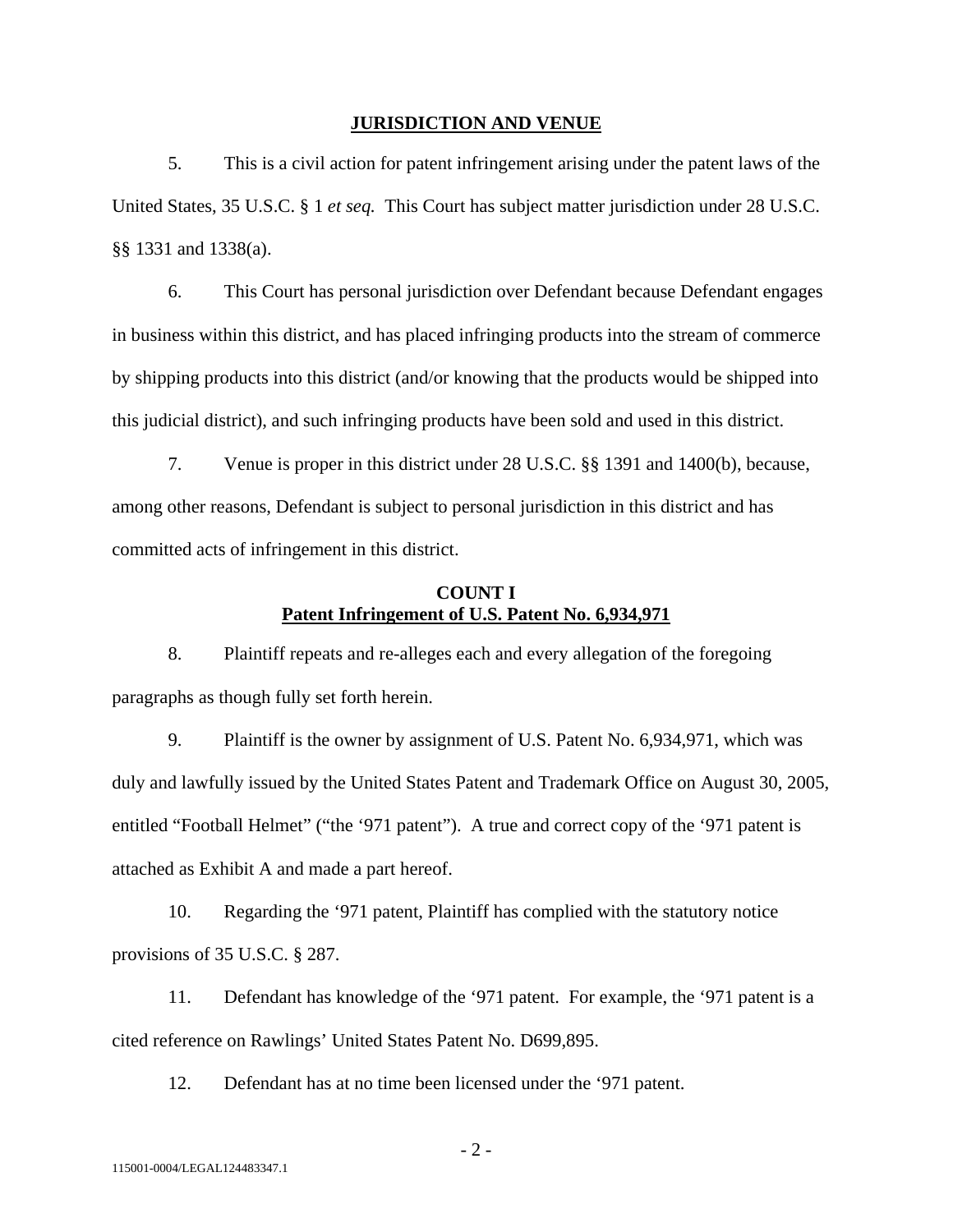13. Defendant has infringed, and is currently infringing, literally and/or under the doctrine of equivalents, one or more claims of the '971 patent, in violation of 35 U.S.C. § 271 *et seq*., directly, indirectly, contributorily, and by inducement of and action with others, by making, using, selling, offering to sell in the United States, and/or importing into the United States products that embody one or more claims of the '971 patent, including without limitation football helmets identified with the Tachyon, Impulse, Quantum, Momentum, and Force model names.

14. Defendant has contributorily infringed and has induced infringement of the '971 patent by offering to sell and selling the Tachyon, Impulse, Quantum, Momentum, and Force helmets to customers, buyers, users and others who directly infringe the '971 patent. Infringement of the '971 patent can be found through use of the accused helmets, which are not staple articles or commodities of commerce suitable for substantial non-infringing use in an ordinary and intended manner. Defendant contributes to and induces infringement of the '971 patent by inducing its customers to use the Tachyon, Impulse, Quantum, Momentum, and Force helmets in the United States, with knowledge of the '971 patent.

15. Defendant's infringement of the '971 patent has been and continues to be willful.

16. Plaintiff has been injured and damaged by Defendant's infringement of the '971 patent. Defendant's infringement has caused, and will continue to cause, irreparable harm to Plaintiff, for which Plaintiff has no adequate remedies at law, unless and until enjoined by this Court.

### **COUNT II Patent Infringement of U.S. Patent No. 8,528,118**

17. Plaintiff repeats and re-alleges each and every allegation of the foregoing paragraphs as though fully set forth herein.

- 3 -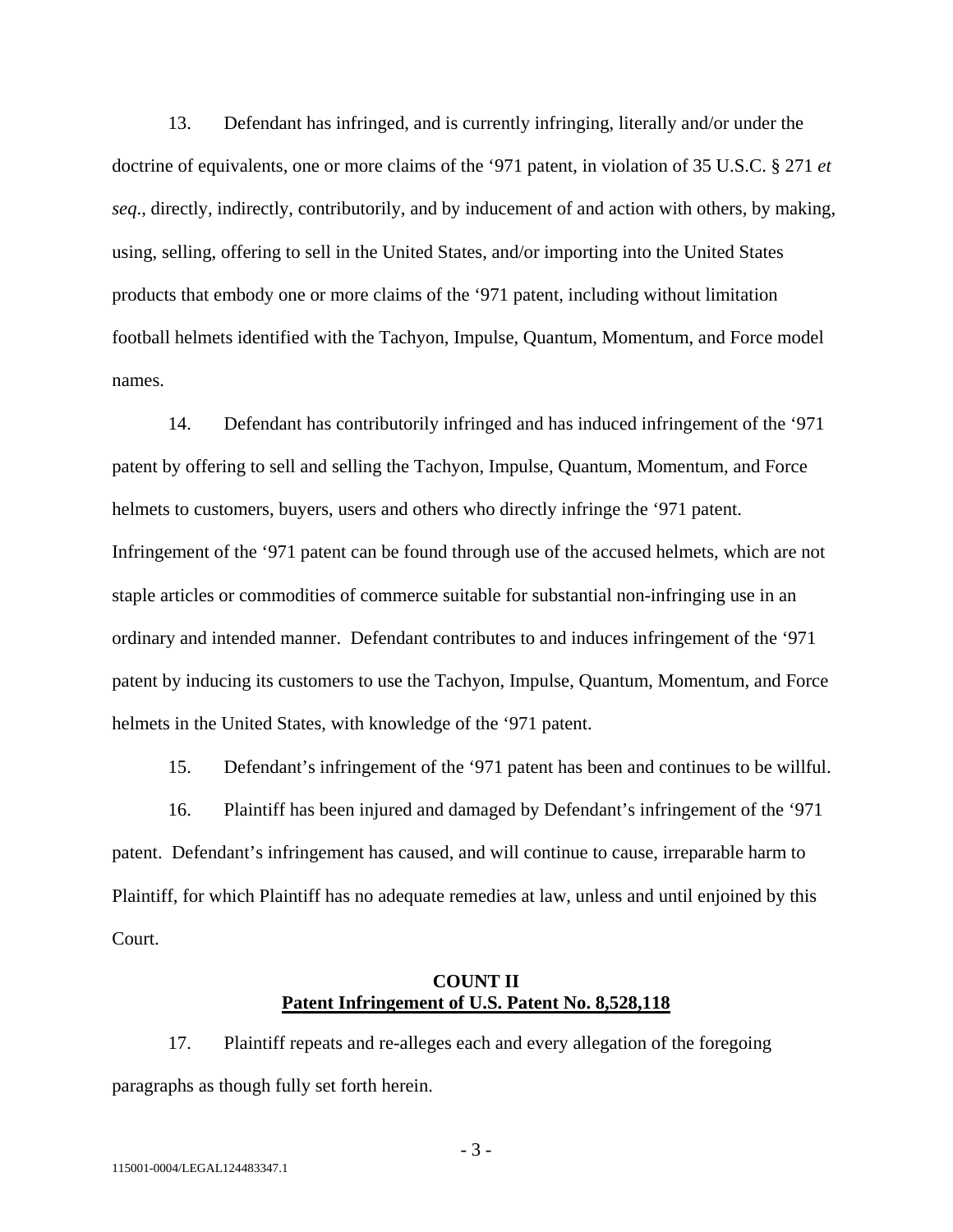18. Plaintiff is the owner by assignment of U.S. Patent No. 8,528,118, which was duly and lawfully issued by the United States Patent and Trademark Office on September 10, 2013, entitled "Sports Helmet" ("the '118 patent"). A true and correct copy of the '118 patent is attached as Exhibit B and made a part hereof.

19. An Ex Parte Reexamination Certificate for the '118 patent issued on September 9, 2014. A true and correct copy of the Ex Parte Reexamination Certificate for the '118 patent is attached as Exhibit C and made a part hereof.

20. Regarding the '118 patent, Plaintiff has complied with the statutory notice provisions of 35 U.S.C. § 287.

21. Defendant has knowledge of the '118 patent at least as of the date of the filing of this Complaint.

22. Defendant has at no time been licensed under the '118 patent.

23. Defendant has infringed, and is currently infringing, literally and/or under the doctrine of equivalents, one or more claims of the '118 patent, in violation of 35 U.S.C. § 271 *et seq*., directly, indirectly, contributorily, and by inducement of and action with others, by making, using, selling, offering to sell in the United States, and/or importing into the United States products that embody one or more claims of the '118 patent, including without limitation football helmets identified with the Tachyon, Impulse, Quantum, Momentum, and Force model names.

24. Defendant has contributorily infringed and has induced infringement of the '118 patent by offering to sell and selling the Tachyon, Impulse, Quantum, Momentum, and Force helmets to customers, buyers, users and others who directly infringe the '118 patent. Infringement of the '118 patent can be found through use of the accused helmets, which are not

 $-4-$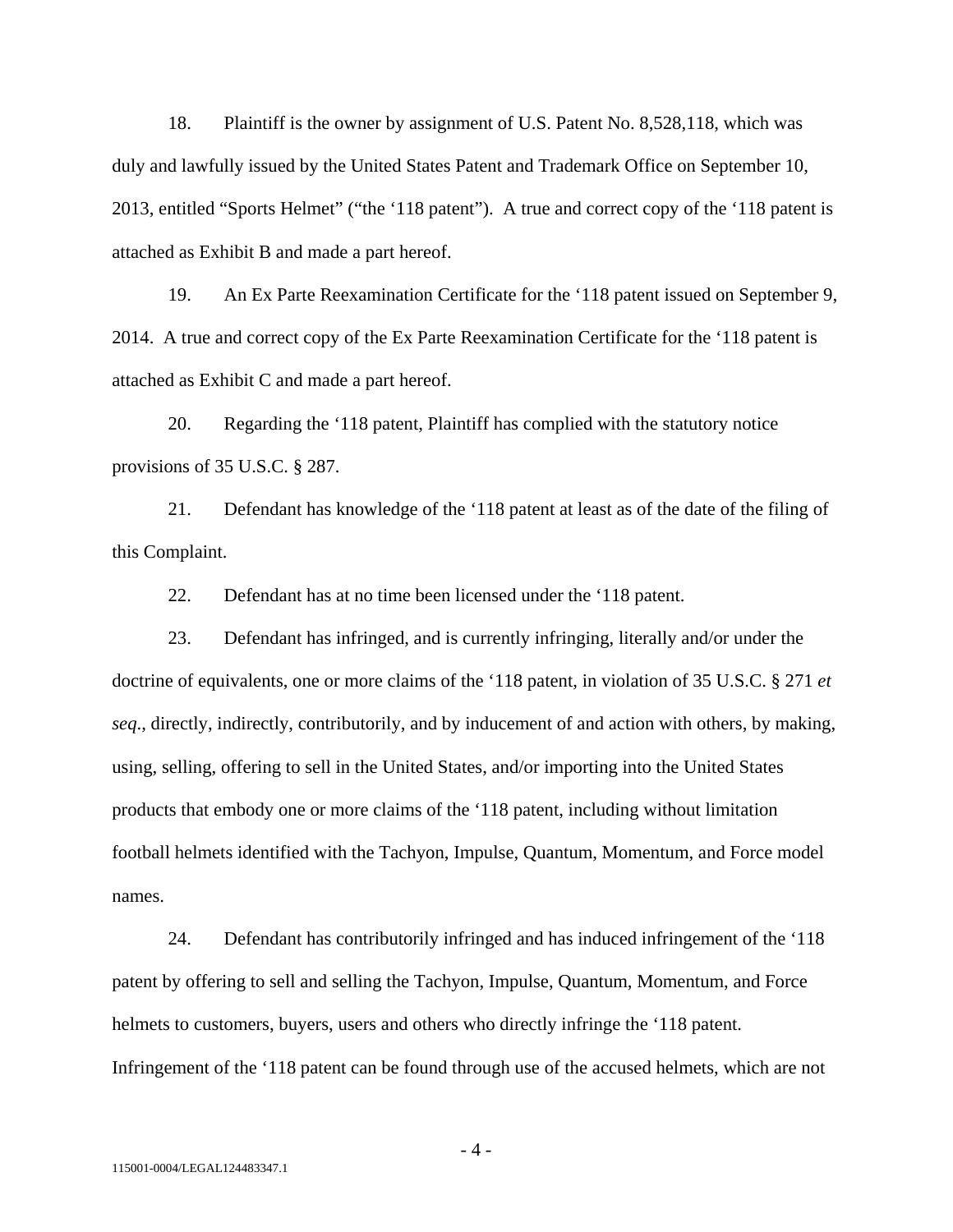staple articles or commodities of commerce suitable for substantial non-infringing use in an ordinary and intended manner. Defendant contributes to and induces infringement of the '118 patent by inducing its customers to use the Tachyon, Impulse, Quantum, Momentum, and Force helmets in the United States, with knowledge of the '118 patent.

25. Defendant's infringement of the '118 patent is willful.

26. Plaintiff has been injured and damaged by Defendant's infringement of the '118 patent. Defendant's infringement has caused, and will continue to cause, irreparable harm to Plaintiff, for which Plaintiff has no adequate remedies at law, unless and until enjoined by this Court.

### **COUNT III Patent Infringement of U.S. Patent No. D603,100**

27. Plaintiff repeats and re-alleges each and every allegation of the foregoing paragraphs as though fully set forth herein.

28. Plaintiff is the owner by assignment of U.S. Patent No. D603,100, which was duly and lawfully issued by the United States Patent and Trademark Office on October 27, 2009, entitled "Sports Helmet" ("the '100 patent"). A true and correct copy of the '100 patent is attached as Exhibit D and made a part hereof.

29. Regarding the '100 patent, Plaintiff has complied with the statutory notice provisions of 35 U.S.C. § 287.

30. Defendant has knowledge of the '100 patent. For example, the '100 patent is a cited reference on Rawlings' United States Patent No. D699,895.

31. Defendant has at no time been licensed under the '100 patent.

32. Defendant has infringed, and is currently infringing the claim of the '100 patent, in violation of 35 U.S.C. § 271 *et seq*., by making, using, selling, offering to sell in the United

 $-5 -$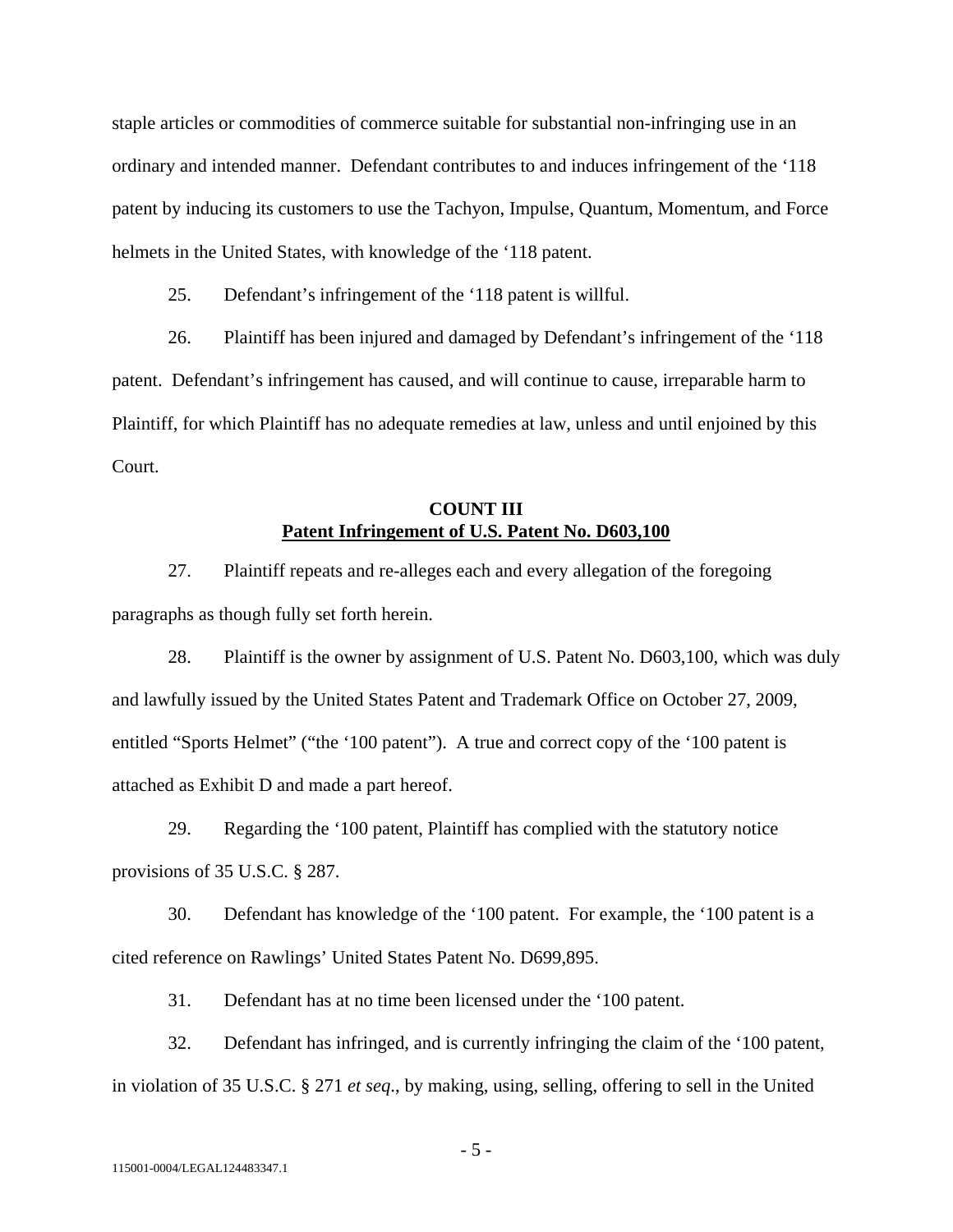States, and/or importing into the United States products that embody the claim of the '100 patent, including without limitation football helmets identified with the Tachyon, Impulse, Quantum, Momentum, and Force model names and baseball helmets identified with the S100, S90, S80 and S70 series names.

33. Defendant's infringement of the '100 patent has been and continues to be willful.

34. Plaintiff has been injured and damaged by Defendant's infringement of the '100 patent. Defendant's infringement has caused, and will continue to cause, irreparable harm to Plaintiff, for which Plaintiff has no adequate remedies at law, unless and until enjoined by this Court.

### **COUNT IV Patent Infringement of U.S. Patent No. 8,813,271**

35. Plaintiff repeats and re-alleges each and every allegation of the foregoing paragraphs as though fully set forth herein.

36. Plaintiff is the owner by assignment of U.S. Patent No. 8,813,271, which was duly and lawfully issued by the United States Patent and Trademark Office on August 26, 2014, entitled "Shoulder Pads" ("the '271 patent"). A true and correct copy of the '271 patent is attached as Exhibit E and made a part hereof.

37. Regarding the '271 patent, Plaintiff has complied with the statutory notice provisions of 35 U.S.C. § 287.

38. Defendant has knowledge of the '271 patent at least as of the date of the filing of this Complaint.

39. Defendant has at no time been licensed under the '271 patent.

40. Defendant has infringed, and is currently infringing, literally and/or under the doctrine of equivalents, one or more claims of the '271 patent, in violation of 35 U.S.C. § 271 *et* 

- 6 -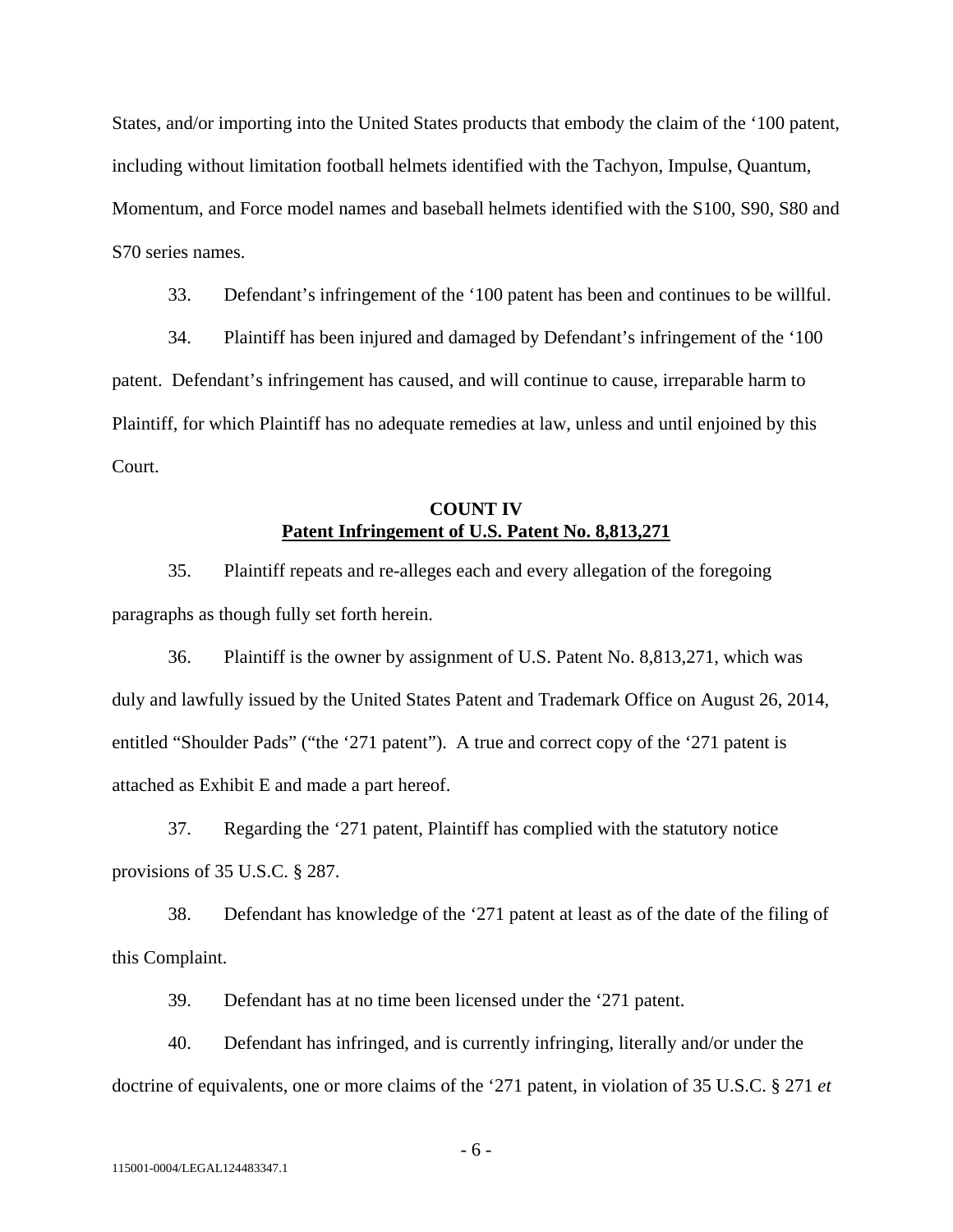*seq*., by making, using, selling, offering to sell in the United States, and/or importing into the United States products that embody one or more claims of the '271 patent, including without limitation the Titan and Spartan lines of shoulder pads.

41. Defendant's infringement of the '271 patent is willful.

42. Plaintiff has been injured and damaged by Defendant's infringement of the '271 patent. Defendant's infringement has caused, and will continue to cause, irreparable harm to Plaintiff, for which Plaintiff has no adequate remedies at law, unless and until enjoined by this Court.

#### **PRAYER FOR RELIEF**

WHEREFORE, Plaintiff prays for a judgment that:

A. Defendant has willfully infringed one or more claims of the '971 patent, '118 patent, '100 patent and '271 patent;

B. Defendant, its officers, directors, employees, agents, subsidiaries, licensees, servants, successors and assigns, and any and all persons acting in privity or in concert or participation with Defendant, be enjoined from infringement of the '971 patent, '118 patent, '100 patent and '271 patent under 35 U.S.C. § 283;

C. Plaintiff be awarded all damages adequate to compensate Plaintiff for Defendant's infringement of the '971 patent, '118 patent, '100 patent and '271 patent, and such damages be trebled under 35 U.S.C. § 284 and awarded to Plaintiff, with interest;

D. This case be adjudged an exceptional case under 35 U.S.C. § 285, and Plaintiff be awarded attorneys' fees, costs, and all expenses incurred in this action;

E. Plaintiff be awarded all actual and compensatory damages;

F. Plaintiff be awarded Defendant's profits; and